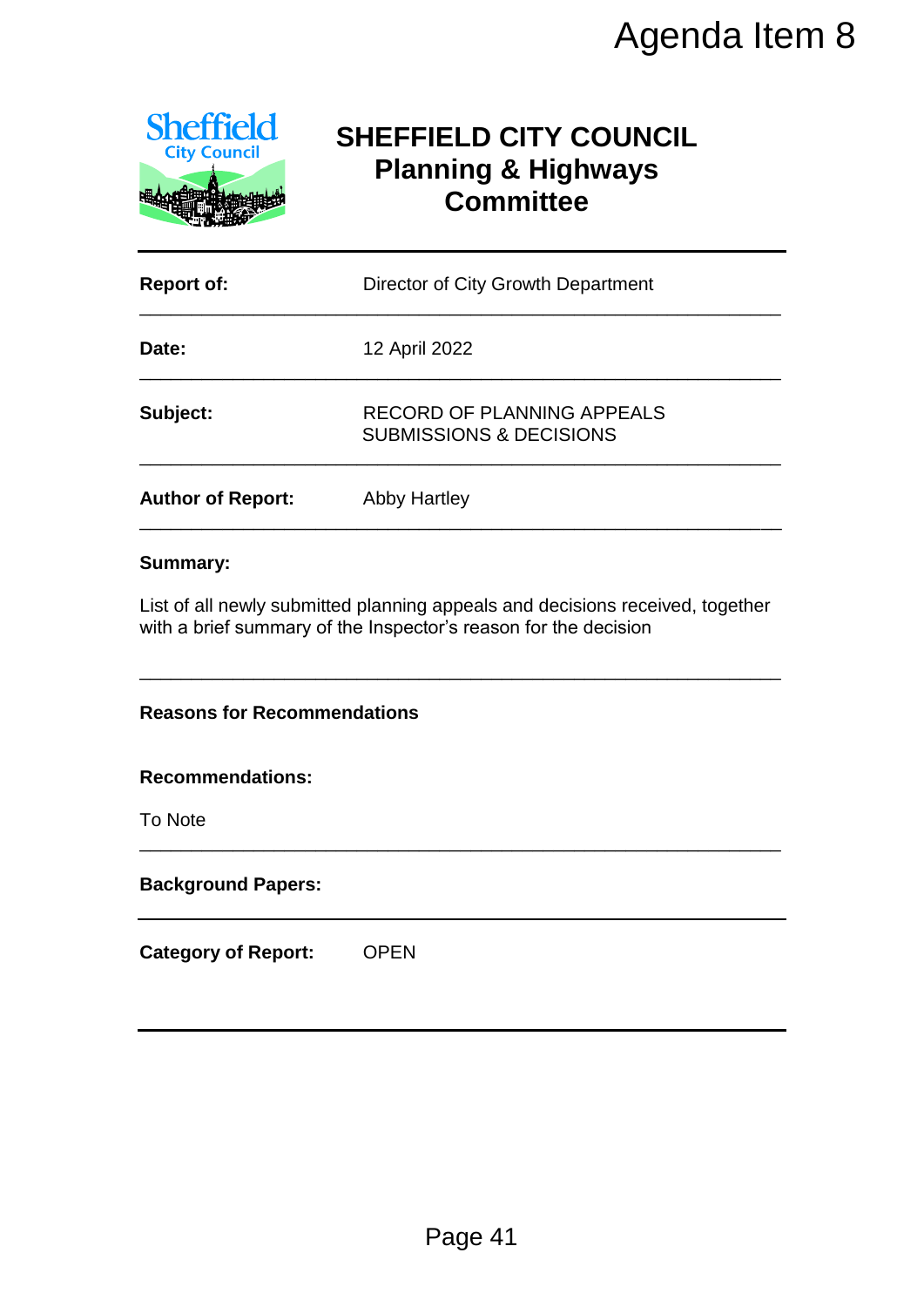REPORT TO PLANNING & HIGHWAYS COMMITTEE 12 April 2022

#### 1.0 RECORD OF PLANNING APPEALS SUBMISSIONS AND DECISIONS

This report provides a schedule of all newly submitted planning appeals and decisions received, together with a brief summary of the Secretary of State's reasons for the decisions.

#### 2.0 NEW APPEALS RECEIVED

(i) An appeal has been submitted to the Secretary of State against the delegated decision of the City Council to refuse planning permission for the erection of 1no. double-sided freestanding internally illuminated 48-sheet digital LED advertising unit at Martin Lee Car Sales, The Steelworks, 2 Livesey Street, Sheffield, S6 2DB (Case No:- 21/05258/HOARD).

(ii) An appeal has been submitted to the Secretary of State against the delegated decision of the City Council to refuse planning permission for the erection of 20m EE/H3G phase 7 streetworks pole on root foundation and associated ancillary works (Application for determination if approval required for siting and appearance) at Crosspool District Youth Sports Trust, Coldwell Lane, Sheffield, S10 5TJ (Case No:- 21/04964/TEL).

(iii) An appeal has been submitted to the Secretary of State against the delegated decision of the City Council to refuse planning permission for 1x internally illuminated digital advertising screen at Wicker Specials, 66 - 68 Wicker, Sheffield, S3 8JD (Case No:- 21/04734/HOARD).

(iv) An appeal has been submitted to the Secretary of State against the delegated decision of the City Council to refuse planning permission for the erection of front and rear dormers to roof, erection of single-storey rear extension and single-storey side porch to dwellinghouse at 380 Gleadless Road, Sheffield, S2 3AJ (Case No:- 21/04677/FUL).

(v) An appeal has been submitted to the Secretary of State against the delegated decision of the City Council to refuse planning permission for the alterations to roof to form additional living accommodation, alterations to include raising the ridge height, hip to gable roof and erection of rear dormer extension with Juliette balcony (resubmission of planning application 21/01982/FUL) at 25 Huntley Road, Sheffield, S11 7PA (Case No:- 21/04664/FUL).

(vi) An appeal has been submitted to the Secretary of State against the delegated decision of the City Council to refuse planning permission for the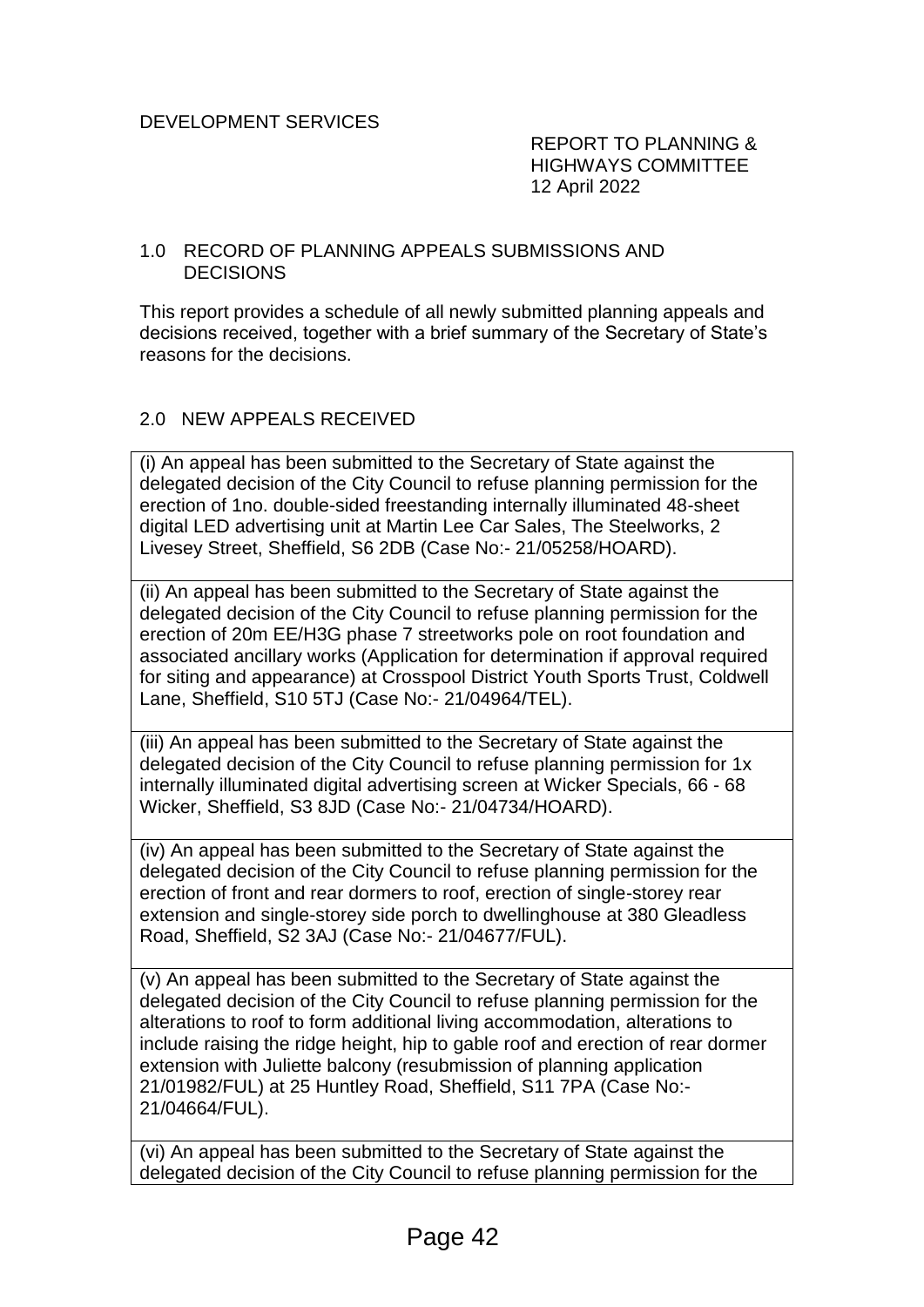erection of single-storey rear extension and alterations to roof to include formation of front and rear dormer extensions to dwellinghouse (resubmission of planning application 20/02897/FUL) at 67 South View Road, Sheffield, S7 1DB (Case No:- 21/04483/FUL).

(vii) An appeal has been submitted to the Secretary of State against the delegated decision of the City Council to refuse planning permission for 1 x internally illuminated digital advertising screen at land between Vicarage Road and Newhall Road, Attercliffe Road, Sheffield, S9 3RF (Case No:- 21/04438/ADV).

(viii) An appeal has been submitted to the Secretary of State against the delegated decision of the City Council to refuse planning permission for the erection of first floor rear balcony to dwellinghouse at 58 Brooklands Crescent, Sheffield, S10 4GG (Case No:- 21/03788/FUL).

(ix) An appeal has been submitted to the Secretary of State against the delegated decision of the City Council to refuse planning permission for the demolition of existing outbuilding and erection of 2 x 4 bed detached dwellings, detached garages, associated amenity space, parking and access (Re-submission of 20/00569/FUL) at land and buildings adjacent The Old Barn, 29 South Street, Mosborough, Sheffield, S20 5DE (Case No:- 20/03765/FUL).

# 3.0 APPEALS DECISIONS – DISMISSED

(i) To report that an appeal against the Committee decision of the Council to refuse planning permission for the erection of 20.0m monopole on root foundation with associated equipment cabinets and ancillary works (Application for determination if approval required for siting and appearance) at land adjacent Fulwood Bowling & Tennis Club Ltd, Chorley Road, Sheffield, S10 3RL (Case No:- 21/03647/TEL) has been dismissed.

Officer Comment:-

The main issue was the effect of the proposal on the character and appearance of an area with an overwhelmingly residential and suburban character.

The Inspector concluded that, due to its height, the proposed mast would appear vastly out of scale with its low level residential surroundings and would consequently appear as a prominent and incongruous addition to the streetscene. The Inspector also concluded that the harm identified would not be outweighed by the need for the installation.

(ii) To report that an appeal against the Committee decision of the Council to refuse planning permission for the erection of two dwellings with associated access, parking and landscaping at land between 94 and 98 Wheel Lane, Grenoside, Sheffield, S35 8RN (Case No:- 20/02057/FUL) has been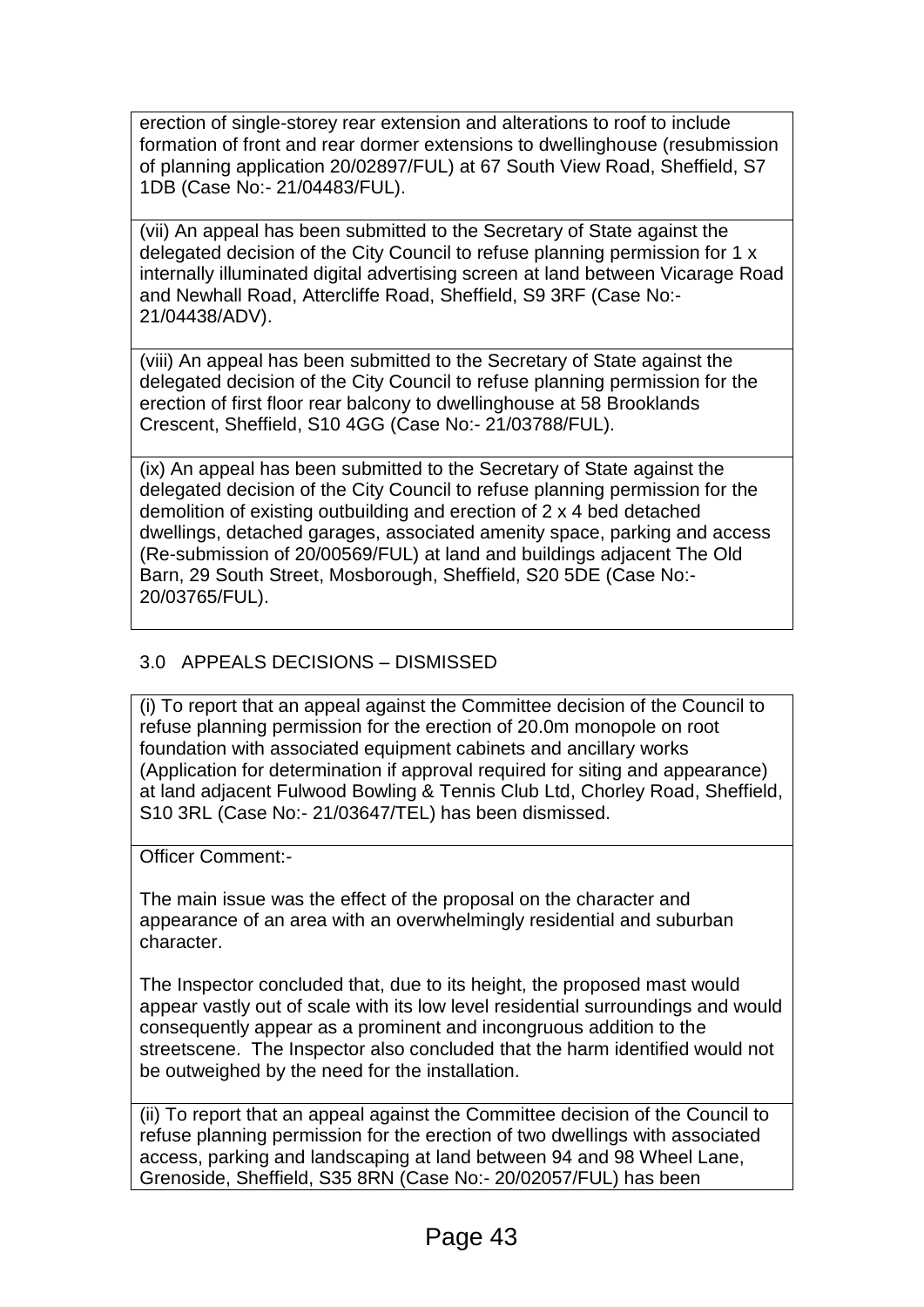dismissed.

Officer Comment:-

The main issues were the effect of the proposed development on the character and appearance of the area and the amenities of neighbouring residents.

In relation to the first issue the Inspector found that, in the context of residential development comprising almost exclusively of bungalows, the proposed two storey dwellings would be alien features in the street scene that would be seriously uncomplimentary to the prevailing form of built development on Wheel Lane and would not represent good design or be sustainable development.

In relation to the second issue and taking into account the three-dimensional mass of House One and its proximity to the rear garden of 98 Wheel Lane, the Inspector found that the proposed development would be prominent in and would dominate the garden area of this property as well as the outlook from a conservatory at the rear of the property. To a lesser degree the Inspector found that the proposed development would be a prominent and unacceptable feature in the outlook from the rear garden area of 94 Wheel Lane.

The Inspector concluded that the proposed development would have a significant adverse effect on the character and appearance of the area and would adversely affect the amenities of neighbouring residents.

# 4.0 APPEALS DECISIONS – ALLOWED

(i) To report that an appeal against the delegated decision of the Council to refuse planning permission for the demolition of existing outbuilding (former shelter) and erection of single-storey building to provide home office and storeroom, erection of single-storey flat roofed building (part subterranean) to provide garden store and garage for two vehicles with provision of associated soft landscaping (resubmission of application 20/01220/FUL) at The Hall, The Old Mayfield School, David Lane, Sheffield, S10 4PH (Case No:- 21/03066/FUL) has been allowed.

Officer Comment:-

The main issue was whether the proposed scheme would be inappropriate development in the Green Belt.

Paragraph 149 of the National Planning Policy Framework (NPPF) states that the construction of new buildings is inappropriate in the Green Belt except where, amongst other things, c) it is the extension or alteration of a building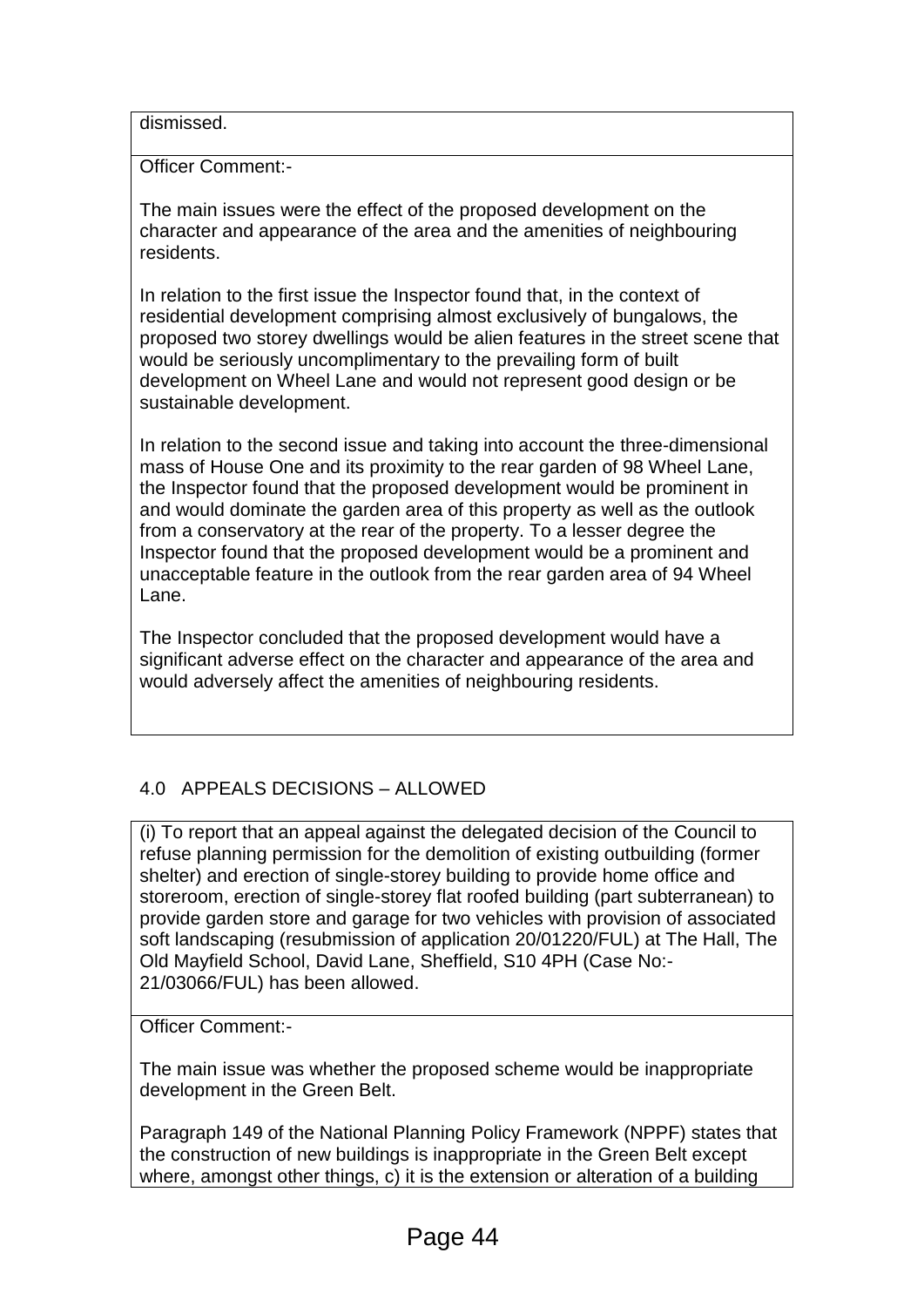provided that it does not result in disproportionate additions over and above the size of the original building, and g) it is the limited infilling or the partial or complete redevelopment of previously developed land which would not have a greater impact on the openness of the Green Belt than the existing development.

The proposed development comprises two elements. The Inspector found that the first element, the demolition of the former shelter and erection of a single storey building to provide home office and storeroom, is in the same position as the building permitted under a previous consent and is marginally smaller in volume so would not undermine the openness of the Green Belt when compared against the development already permitted. This element of the proposed scheme is not therefore inappropriate development in the Green Belt.

The Inspector found that the second element, the erection of a part subterranean single storey flat roofed building to provide garden store and a garage for two vehicles, would not undermine the openness of the Green Belt in visual terms due to the site circumstances. He also found that, as a matter of planning judgement, the additional above ground level built form of the proposed garage and garden store building would not result in a material loss of spatial openness, concluding that the proposed scheme complies with Green Belt policy in the NPPF and with Sheffield Unitary Development Plan policies GE1 and GE3.

# 5.0 CIL APPEALS DECISIONS

Nothing to report.

# 6.0 NEW ENFORCEMENT APPEALS

(i) An appeal has been submitted to the Secretary of State against the Enforcement Notice served in respect of the breach of planning control as alleged in the notice which is the unauthorised erection of a single-storey rear extension and dormer windows to dwellinghouse at 42 Woodseats House Road, Sheffield, S8 8QF (Planning Inspectorate ref: APP/J4423/C/22/3294743).

# 7.0 ENFORCEMENT APPEALS DISMISSED

(i) To report that an appeal against the Enforcement Notice issued by the Council for unauthorised use of land for the storage of plant, machinery, equipment, fencing, building material, shipping containers and waste, and other miscellaneous items and materials, and the construction of a hard surface footings/foundations on the land at land between 94 and 98 Wheel Lane, Grenoside, Sheffield, S35 8RN (Planning Inspectorate Ref APP/J4423/C/21/3279433) has been dismissed.